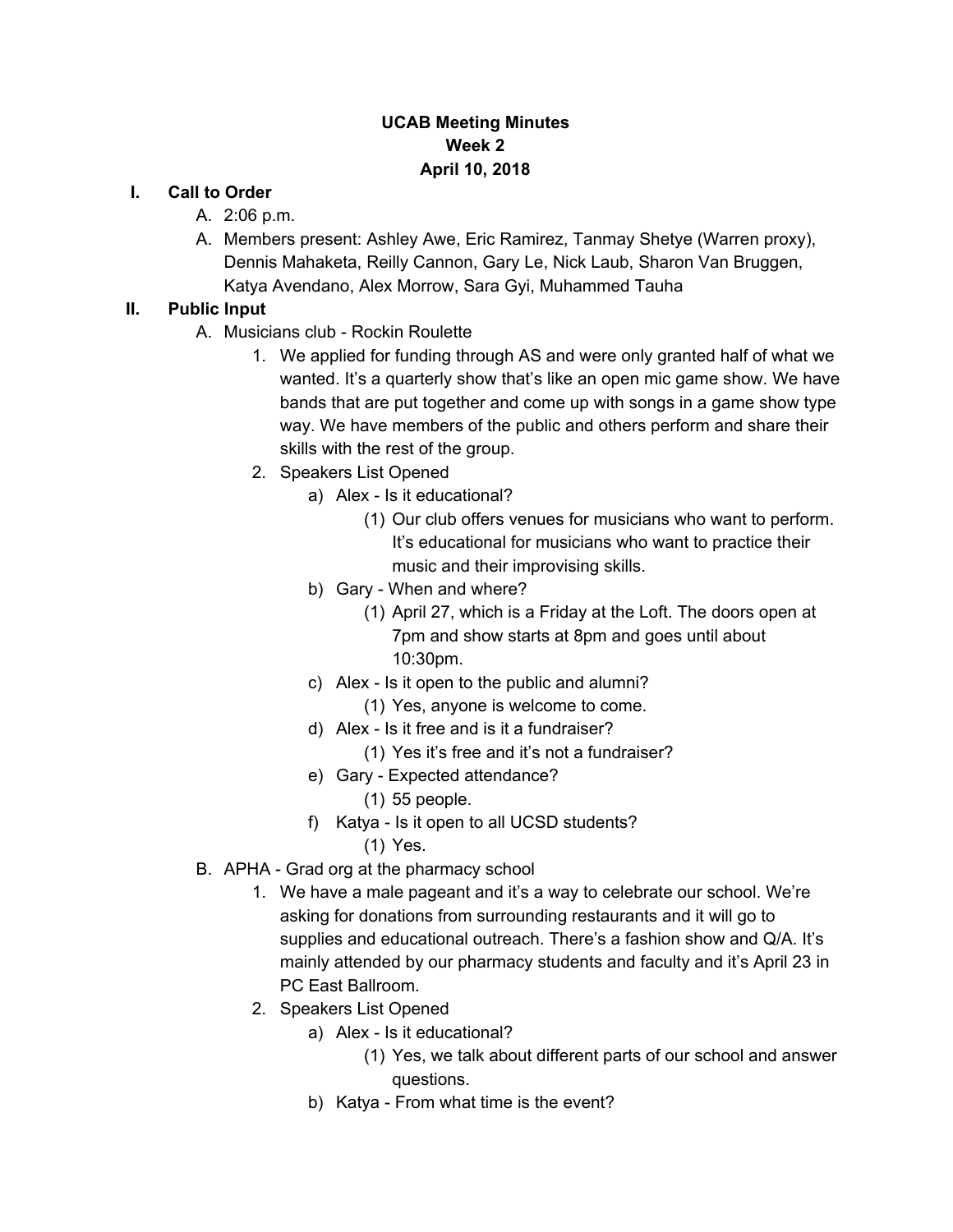- (1) 6-8pm. We applied for \$500.
- c) Eric Did you say it was a fundraiser?
	- (1) No. We ask from donations from surrounding businesses though.
- d) Sharon Did your organization receive funding earlier this year? (1) I would have to check.
- e) Alex Does it actively promote alumni participation?
	- (1) Yes, we open it up to alumni and a lot of our faculty are alumni.
- f) Gary Expected attendance?
	- (1) 60-70 people.
- g) Alex Is it open to all UCSD students?

(1) It's open to the pharmacy school.

- h) Katya Is the event free?
	- (1) Yes.
- i) Gary Did you have any other funding sources?
	- (1) Any of the funds that aren't met our org will pay for.

#### **III. Approval of Minutes with Amendments**

- A. Motion: Katya
- B. Second: Alex

# **IV. Special Presentation**

### **V. Chair Report**

- A. We will have a budget meeting this week. The budget has to be approved by week 6 so we have to have it done by week 5. If you want to see something happen in University Centers then put it in the budget. Budget meetings will begin 10 minutes after UCAB meetings.
- B. I sent out a doodle for the retreat we are trying to have next week. Please fill out the doodle.
- C. UCUES's survey We've been trying to do a survey but we can't do it until UQ's survey is done so please do it.
- D. How many people are walking? 3 people
	- 1. Would any of you be interested in ordering UCAB stoles?
		- a) Yeah. We'll talk about cost later.

### **VI. Vice Chair Report**

A. Space allocation is going well and the doodle will go out soon.

### **VII. Director Report**

- A. I brought a copy of the cookbook from Bombay Coast because I wanted you to see what his story is. I thought y'all would want to see it because he's one of the vendors that need to be discussed.
- B. Triton Day is Saturday. University Centers will have a table there so if you're interested in coming and helping table that would be great. It's very crowded during lunch time so there's a lot to be done. I'm not exactly sure what time the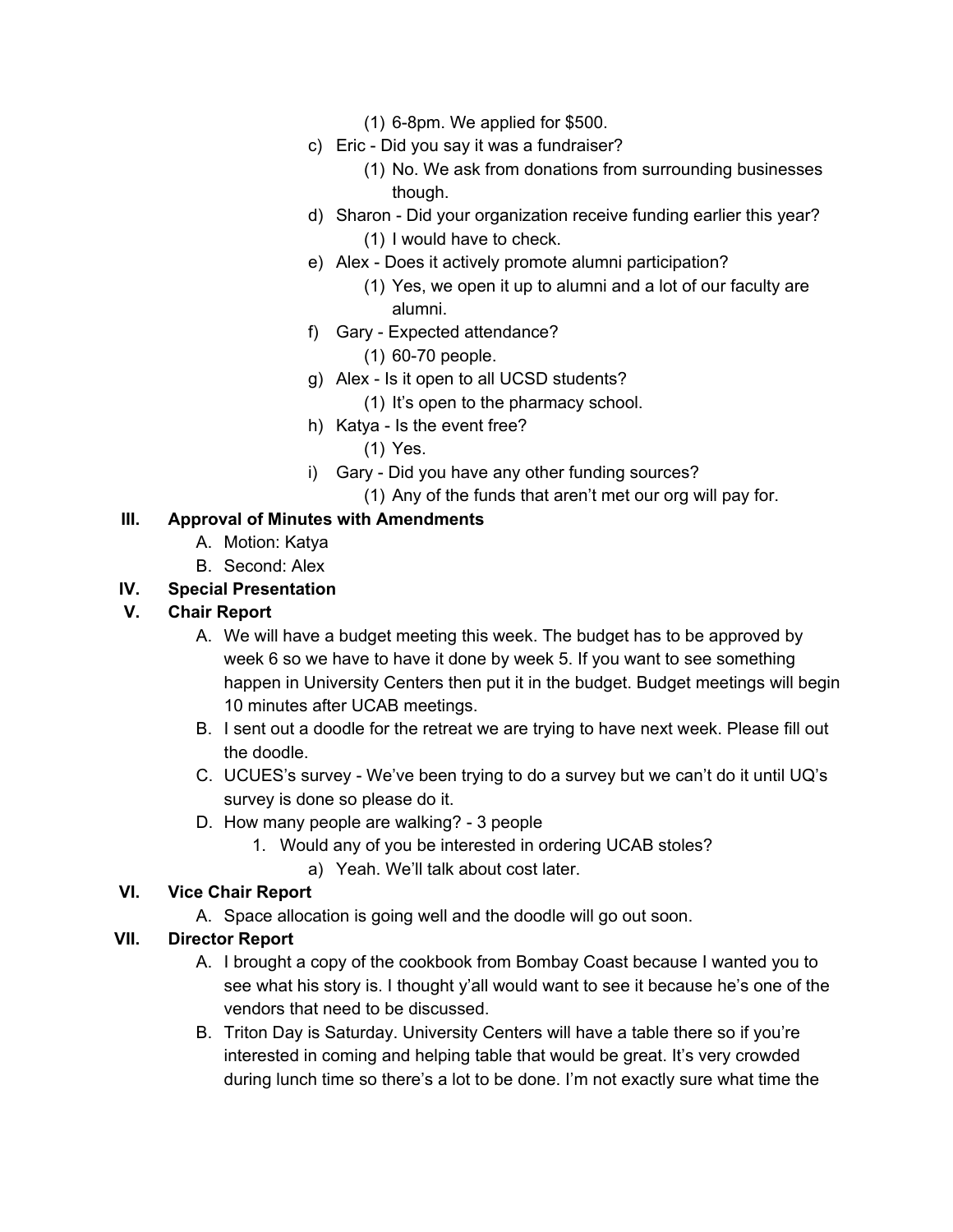table would be set up, but when we would need help is around 10:30-11am. We will be passing out decals and some coupon booklets.

- C. Cove room We've tried to purchase this room from the bookstore. This used to be University Centers dining area in the day and a meeting room at night. We sold this space to the bookstore, and for years this was part of their computer store. We've been trying for several years to buy back this space, and there was some discussion about selling the space, but we have a definitive answer that they are not interested in selling the space at this time. We can revisit this again in 3-4 years after the temp space is done.
- D. Ridge Walk They are looking to connect Ridge Walk with the north side of campus to the south side of campus. This whole area will become part of the Ridge Walk work. They are trying to create a 20 foot wide walk. It will also have a dedicated bike path. The challenge is that the bike part diverts around Mandeville, and it's going to go around the hump close to the student center. We will loose just a portion of the hump for the bike path to go through. We'll have to think about how we create space near the student center that's open because the bike path creates a little bit of a block. Near the art gallery space they are thinking about creating an outdoor plaza area. They're looking to do an outdoor amphitheatre type of space as well for events or just to hang out. I think the timeline on this is 2021, but I'll double check.
	- 1. Gary Would this amphitheatre interfere with our other events?
		- a) We already program on the space there and creating the bike path around there does hinder our ability to program in that space. I want to make sure that if this becomes the final route that we have easy access to program in that space.
- E. Treehouse Lounge This is our computer lounge across from the pub on level 2. This is over 10 years old now, so it's been recommended that we add study carrels, some high back lounge chairs, tablet arm chairs, and a couch lounge area. We thought that maybe privacy booths might be better than the couch.
	- 1. Speakers List Opened
		- a) Alex I think the space is more designed to be a study space, so I don't see the use of having a lounge type couch.
		- b) Gary I think people would like the privacy booths better because it's not a super busy space and they could use it to take naps. I think it helps break the space.
		- c) Gary I think the study carrels would be a better choice for books whereas the high back chairs are better for more trafficked areas.
		- d) Muhammed I think the high back chairs would be better, because I think that if they wanted to study they could just go to the library. These chairs are comfortable and it would give more of a lounge vibe that's better than the study carrels.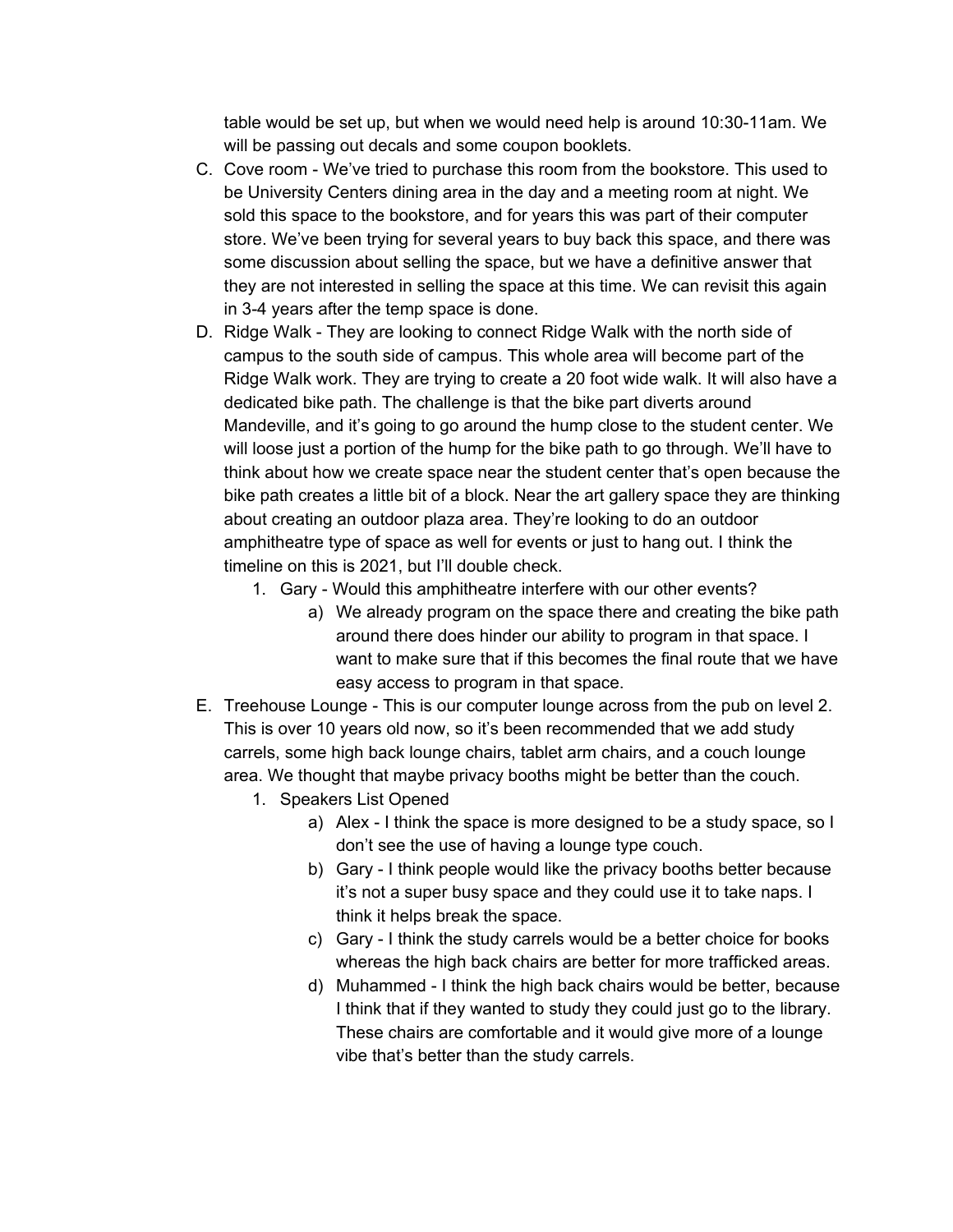- e) Alex I think that because the space is close to Blue Pepper and because I think it's a quieter space then I think that we should have the study carrels.
- f) Eric Would it be possible to do the carrels and the tablet chairs instead of the sofa? I think something that's more individualized that's still lounge like.
- g) Sharon Because you have two lounges over there you could have these lounges be dedicated as quiet and social and that would be reflected in the furniture. I think it's something for you to consider.
- h) Gary As you go higher you get quieter like Geisel, and we see that in the area with the separation of students. With Blue Pepper we see groups there and then meetings later. It's never fully quiet in there.
- 2. Speakers List Closed

# **VIII. New Business**

- A. Musicians Club Rockin Roulette
	- 1. Educational
		- a) No
	- 2. Bringing people to University Centers for more than 3 hours?
		- a) Yes 1
		- b) No 5
		- c) Abstain 3
	- 3. Is the event during off hours?
		- a) Yes
	- 4. Does it actively promote alumni participation?
		- a) No
	- 5. They meet 4 criteria with \$1.00 per student and a projected attendance of 45 people. I recommend that they are funded for \$45.
	- 6. Move to fund rockin roulette for \$45 Gary
	- 7. Second Katya
- B. American Pharmacist Association
	- 1. Educational?
		- a) Yes 3
		- b) No 2
		- c) Abstain 4
	- 2. Bringing people to University Centers for more than 3 hours?
		- a) No
	- 3. Off Hours?
		- a) Yes
	- 4. Alumni Participation?
		- a) Yes
	- 5. Foster connection with SD community?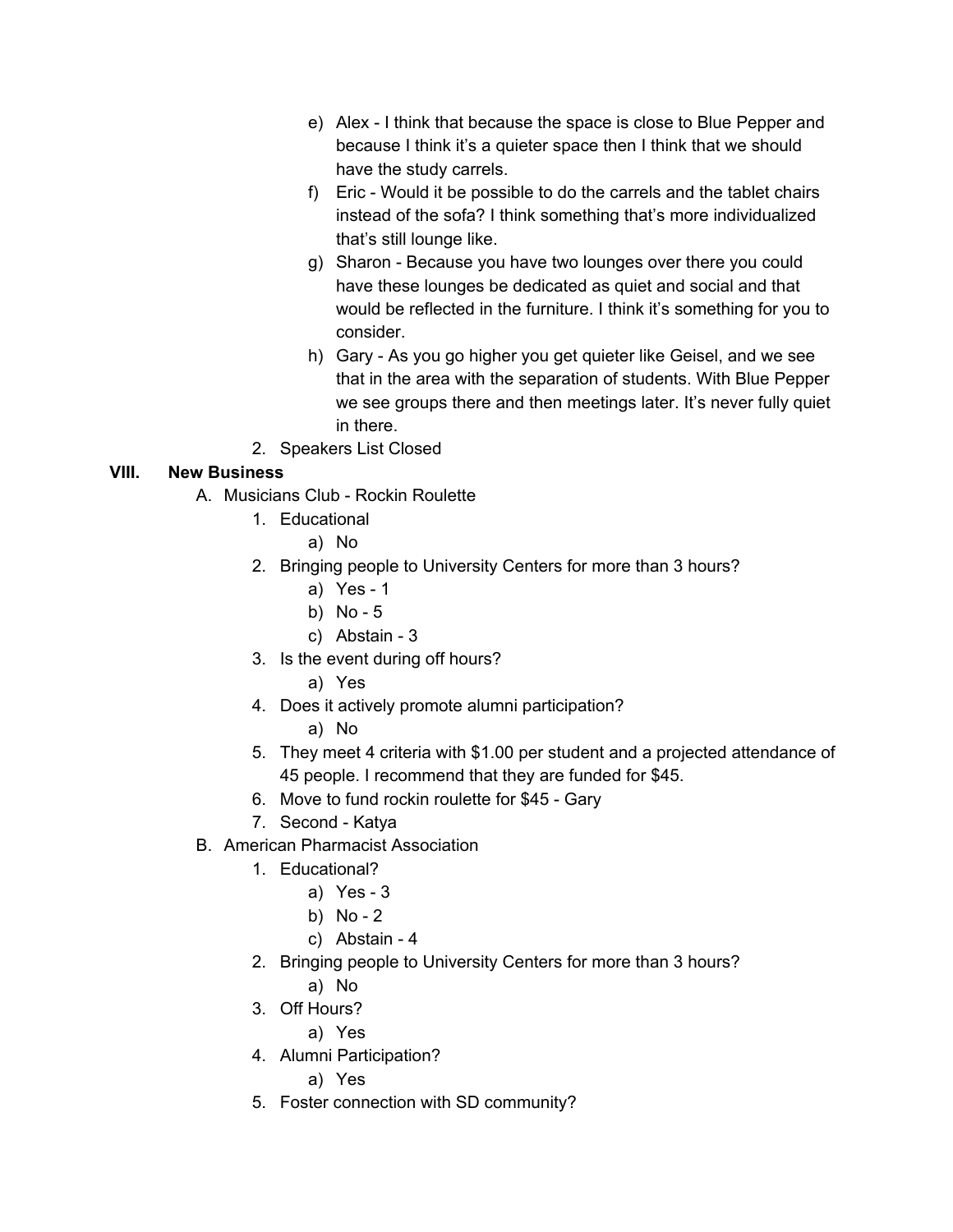a) Yes

6. Open to all UCSD students?

a) No

- 7. Funding from other sources?
	- a) Yes
- 8. Is the event a fundraiser?

a) No

9. Is the event free?

a) Yes

- 10. They meet 7 criteria with \$1.50 per student and a projected attendance of 120 people. I recommend that they are funded for \$180.
- 11. Move to fund Pharmacy Star for \$180 Gary
- 12. Second Muhammed
- C. Warren Council Benefit Dinner
	- 1. Educational?
		- a) Yes
	- 2. They meet 8 criteria with \$2.00 per student and a projected attendance of 250 people. I recommend that they are funded for \$500.
	- 3. The tech fee subsidy is for orgs that don't usually have access to funding. Warren College Student COuncil is not a CSI org.
	- 4. Speakers List Opened
		- a) Gary Because this is a student council I think that they should be able to find \$500 for this event on their own.
		- b) Katya Did they explain why they're asking for funding? (1) There was no explicit explanation.
		- c) Katya I would also say deny it because orgs need more help than councils.
		- d) Alex If she applied through AS couldn't she get funding from AS? I think she should be able to get funding from AS and Warren Council.
		- e) Move to table the request indefinitely Gary
		- f) Alex (point of information) Are we allowed to explain the situation to them so that they can revoke their request?
			- (1) We cannot make any promises to an org if they're going to receive funding or not. We can deny it and then go back and explain why we did so.
		- g) Second Katya
		- h) The item is tabled indefinitely.
	- 5. Speakers List Closed
- D. APSA 23rd annual benefit talent show. This event is to showcase Asian American talent.
	- 1. They meet 7 criteria with \$1.50 per student and a projected attendance of 370 people. I recommend that they are funded for \$500.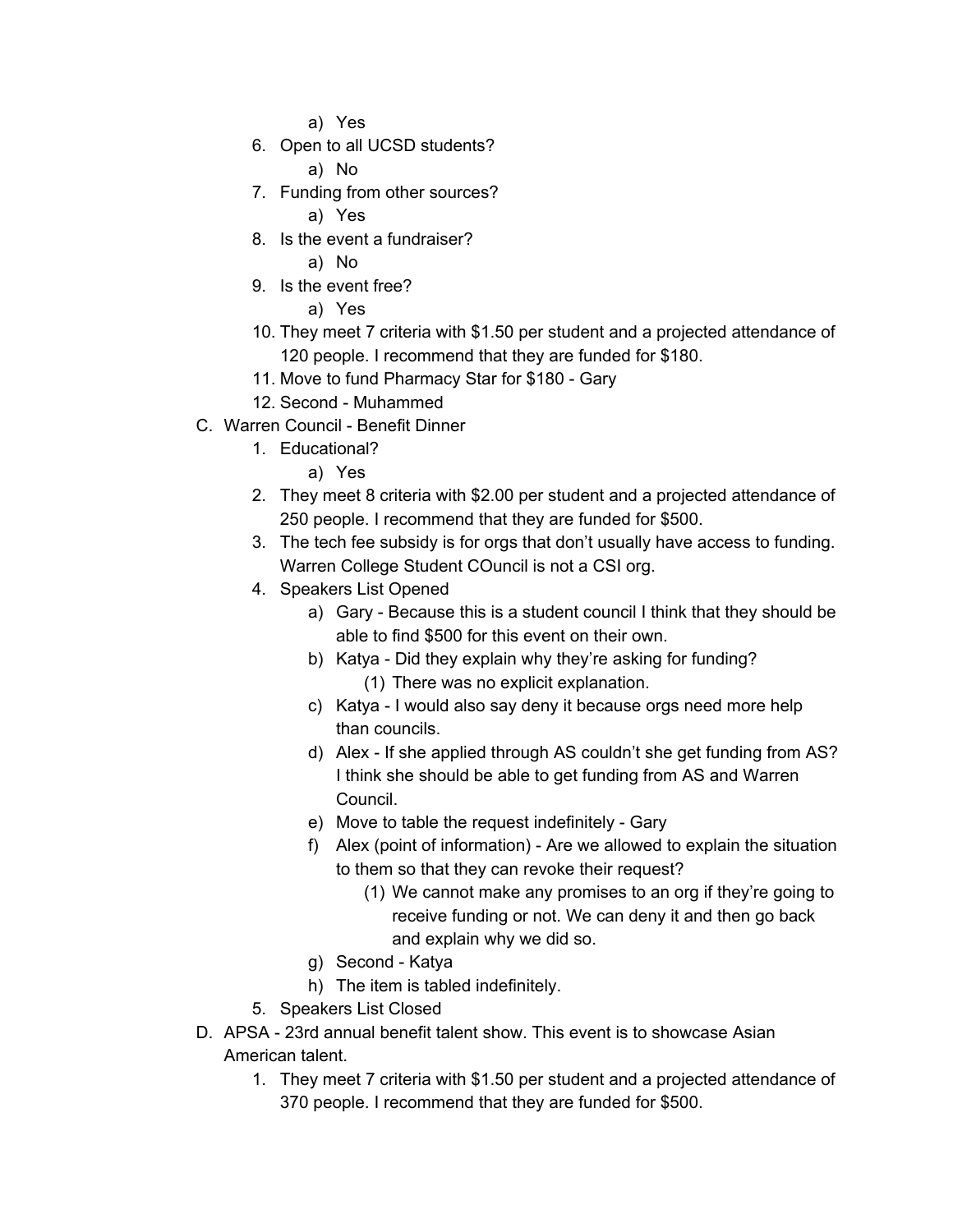- 2. Move to fund APSA for \$500 Gary
- 3. Second Muhammed
- E. Comedy on Campus Stand up UCSD Only recurring stand up comedy show.
	- 1. They meet 6 criteria with \$1.50 per student and a projected attendance of 151 people. I recommend that they are funded in full for \$175.
	- 2. Move to fund Comedy on Campus for \$175 Alex
	- 3. Second Eric

## **IX. Old Business**

## **X. Member Reports**

- A. Katya I'm leaving my position within the next 3 weeks and there will be someone else elected. Do you want me to bring in someone else who's planning to be part of AS?
	- 1. The person who can sit in this position has to be current part of AS. You have to be on UCAB to be a part of budget meeting.
	- 2. Gary Since you have the expertise I would say for you to stay through.
	- 3. Eric I would also stay the rest of your term and ask this person to wait until he gets elected.

### **XI. Open Forum**

- A. Nick Regarding the retreat, should we come back with input from our constituents?
	- 1. Yes.
- B. Nick I think this will be my last quarter on UCAB.
- C. Muhammed I want to know for Triton Day what time are we have the tabling for?
	- 1. I would say 11 am is the best time to come out. It's in the Chancellor's parking area.
- D. Nick Where is the Chancellor's parking area?
	- 1. It's near center hall. It's where the farmer's market ends.
- E. Gary How UCAB members have helped with Triton Day in the past is by helping to direct people.

### **XII. Announcements**

- A. Dennis So far we've had about 50 something orgs apply for space but last year we had a lot more. If you know any orgs who want space let them know.
- B. Gary Would it be possible to send them another email?
- C. Sharon I was going to suggest the same thing as Gary. Usually we do a separate announcement so we should be able to get a separate email to orgs about space allocation.
- D. Alex Someone said that Y Mas was really good.
- E. Nick Are there other vendors who are coming in?
	- 1. Viva Pops is now open as well. They sell popsicles and ice cream sandwiches as well as some other items. They have vegan options and non-soy options as well.
- F. Alex Are they permanent spaces in that area?